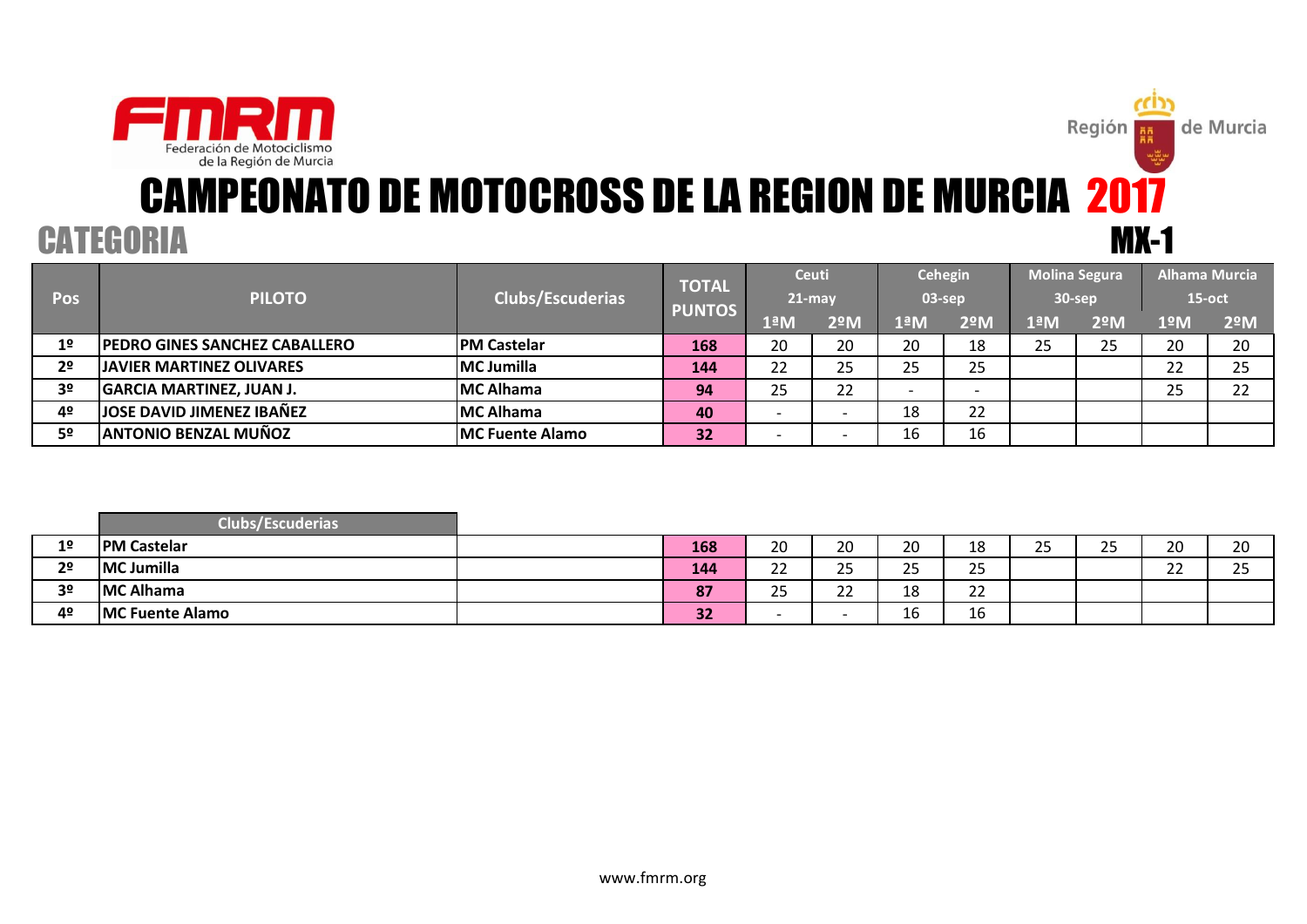

### MX-2 CAMPEONATO DE MOTOCROSS DE LA REGION DE MURCIA 2017

Región<br>Región

de Murcia

### **CATEGORIA**

| Pos            | <b>PILOTO</b>                              | Clubs/Escuderias             | <b>TOTAL</b><br><b>PUNTOS</b> |               | <b>Ceuti</b><br>$21 - max$ | $03$ -sep | Cehegin |     | <b>Molina Segura</b><br>$30$ -sep | <b>Alhama Murcia</b><br>$15$ -oct |    |
|----------------|--------------------------------------------|------------------------------|-------------------------------|---------------|----------------------------|-----------|---------|-----|-----------------------------------|-----------------------------------|----|
|                |                                            |                              | 1ªN                           | $2^{\circ}$ M | 1ªM                        | 2ºM       | lªM'    | 2ºM | 1ºM                               | 2ºM                               |    |
| 1 <sup>o</sup> | <b>PALLARES NAVARRO, ANTONIO JOSE</b>      | <b>IMC Totana</b>            | 100                           |               |                            |           |         | 25  | 25.                               | 25                                | 25 |
| 2 <sup>o</sup> | <b>ANTONIO MARTIN PRADOS</b>               | <b>MC Alhama</b>             | 88                            | 22            | 22                         |           |         |     |                                   | つつ<br>ے ے                         | າາ |
| 3º             | <b>IALEJANDRO CAMPOY GOMARIZ</b>           | <b>Twenty One University</b> | 50                            |               |                            | 25        | 25      |     |                                   |                                   |    |
| 4º             | <b>FERNANDEZ MACANAS, FRANCISCO JAVIER</b> | Asc. La Salceda              | 50                            | 25            | 25                         |           |         |     |                                   |                                   |    |

|                | Clubs/Escuderias <sup>1</sup> |     |                      |                     |                    |                     |                  |            |                     |                 |
|----------------|-------------------------------|-----|----------------------|---------------------|--------------------|---------------------|------------------|------------|---------------------|-----------------|
| 1 <sup>o</sup> | <b>MC Totana</b>              | 100 |                      |                     |                    |                     | <u>__</u><br>ر ے | n m<br>ے ے | $\mathbf{C}$<br>ر ے | <b>OF</b><br>__ |
| 2 <sup>o</sup> | <b>MC Alhama</b>              | 88  | $\sim$<br><u>__</u>  | $\sim$<br><u>__</u> |                    |                     |                  |            | $\sim$<br>__        | $\sim$<br>__    |
| 3 <sup>o</sup> | <b>Twenty One University</b>  | 50  |                      |                     | $\sim$ $\sim$<br>ت | $\sim$ $\sim$<br>رے |                  |            |                     |                 |
| 4º             | Asc. La Salceda               | 50  | $\sim$ $\sim$<br>ر ے | $\sim$ $-$<br>رے    |                    |                     |                  |            |                     |                 |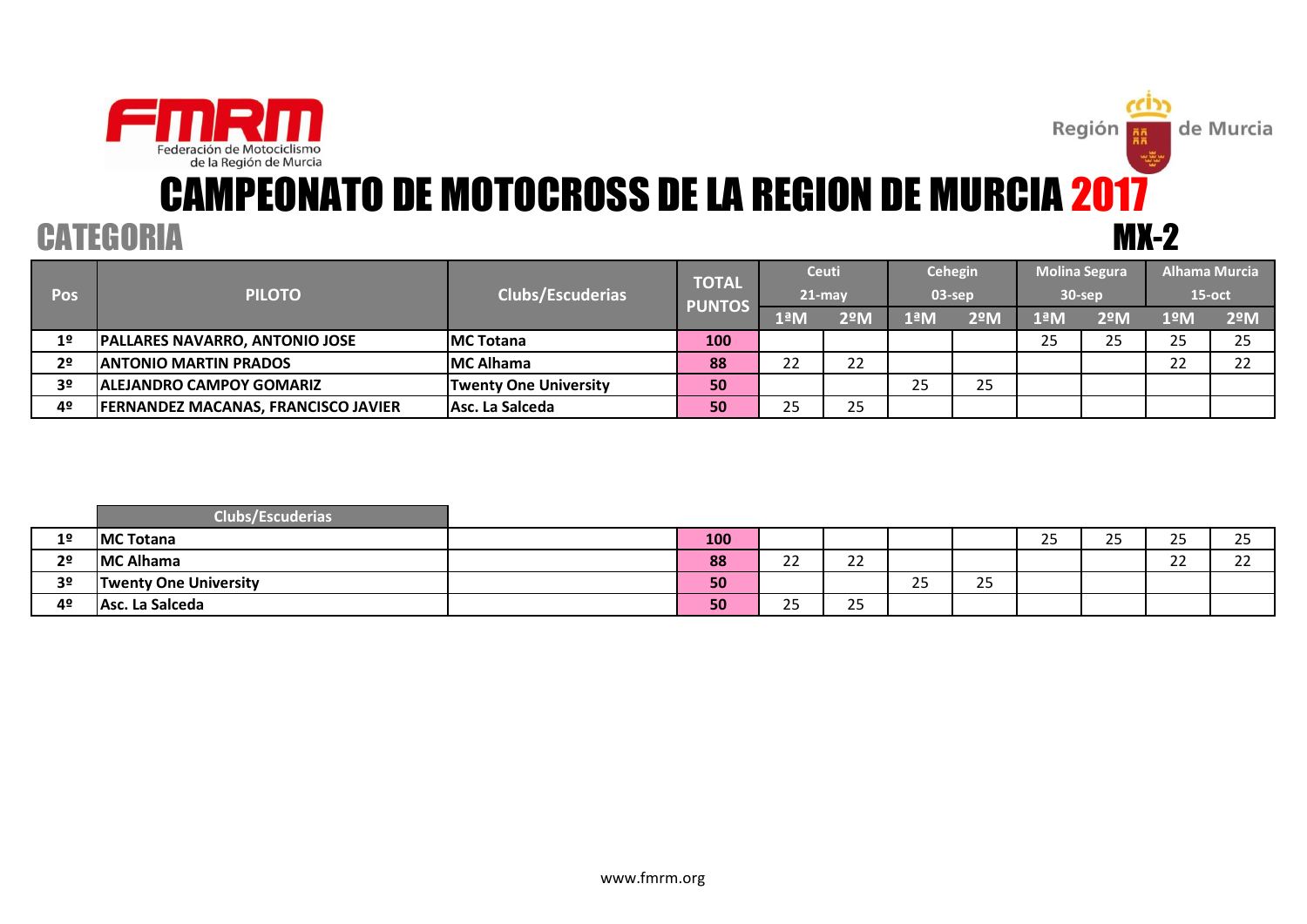



# CAMPEONATO DE MOTOCROSS DE LA REGION DE MURCIA 2017 CATEGORIA MX-MASTER35

|                |                                    |                         | <b>TOTAL</b>  |                 | <b>Ceuti</b>             |              | <b>Cehegin</b> | <b>Molina Segura</b> |                    |                 | Alhama Murcia   |
|----------------|------------------------------------|-------------------------|---------------|-----------------|--------------------------|--------------|----------------|----------------------|--------------------|-----------------|-----------------|
| Pos            | <b>PILOTO</b>                      | <b>Clubs/Escuderias</b> |               | $21$ -may       |                          |              | 03-sep         | 30-sep               |                    | 15-oct          |                 |
|                |                                    |                         | <b>PUNTOS</b> | 1ªM             | 2ºM                      | lªM          | 2ºM            | lªM                  | $2^{\circ}$ M      | 1ºM             | $2^{\circ}$ M   |
| 1 <sup>°</sup> | <b>JOSE LUIS GARCIA GARCIA</b>     | lAsc. MX Loraui         | 194           | າາ<br><u>__</u> | $\sim$<br><u>__</u>      | ЭE<br>رے     | n r<br>رے      | $\sim$ $\sim$        | $\sim$ $\sim$<br>ت | <b>DE</b><br>__ | <b>DE</b><br>__ |
| 2 <sup>o</sup> | <b>FRANCISCO J RAMOS HERNANDEZ</b> | Asc. MX Lorqui          | 172           | 20              | $\mathcal{D} \cap$<br>∠∪ | $\sim$<br>__ | ີ<br>_ _       | $\sim$<br>__         | $\sim$<br>__       | $\sim$<br>__    | $\sim$<br>__    |

|    | <b>Escuderias</b><br>Clubs/ E |     |              |                                     |                                    |                       |                          |                   |  |
|----|-------------------------------|-----|--------------|-------------------------------------|------------------------------------|-----------------------|--------------------------|-------------------|--|
| 10 | . MX Lorgui<br>IAsc           | 282 | $\sim$<br>,, | $\overline{a}$ $\overline{a}$<br>,, | $\sim$<br>$\overline{\phantom{a}}$ | $-$<br>$\overline{ }$ | $\overline{\phantom{a}}$ | $-$<br>$\sqrt{1}$ |  |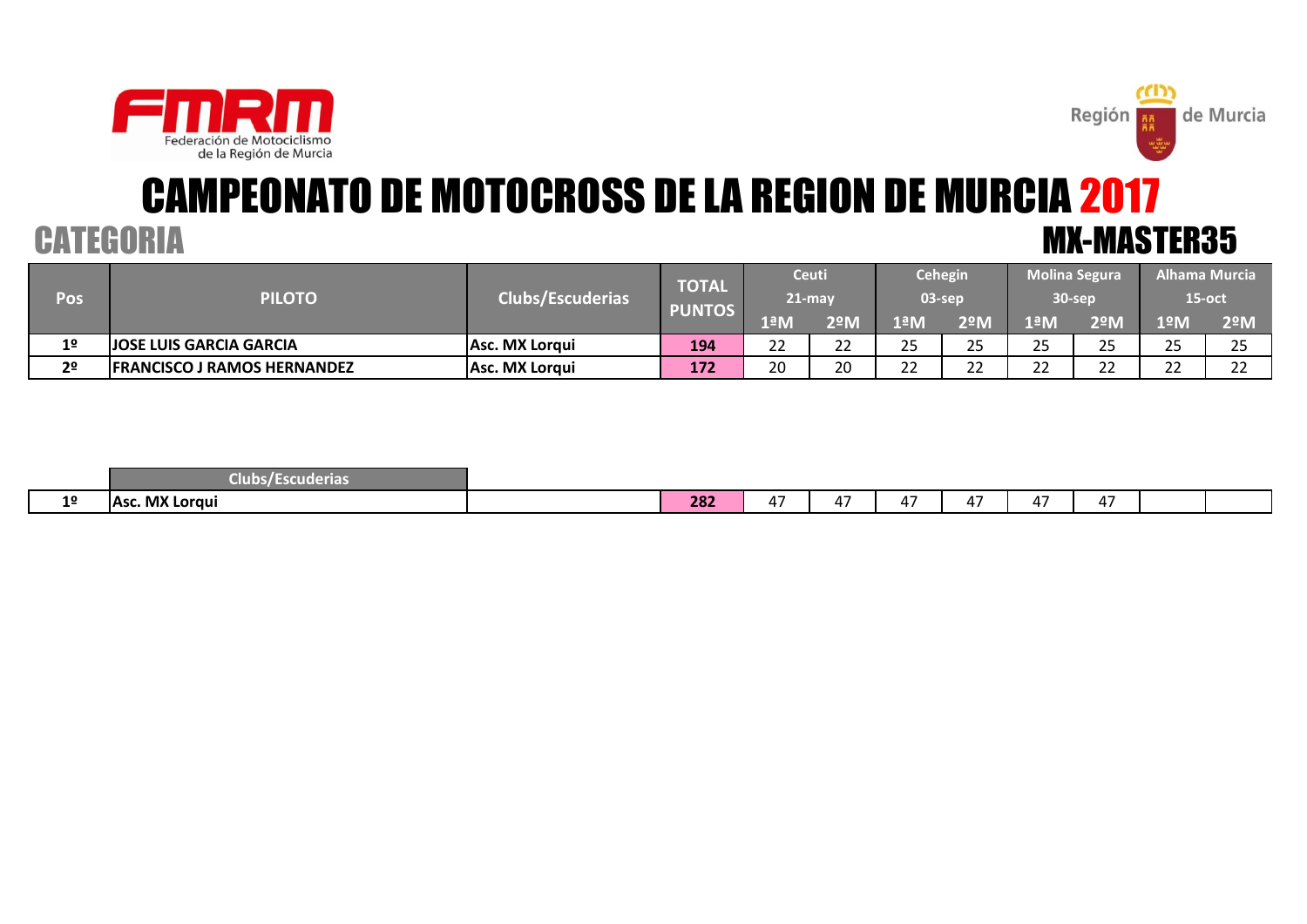

### CATEGORIA MX-AF CAMPEONATO DE MOTOCROSS DE LA REGION DE MURCIA 2017

Región

|                |                                |                      | <b>TOTAL</b>  |     | <b>Ceuti</b>  |     | <b>Javali</b> | Cehegin |               |                       | <b>Molina Segura</b> |           | <b>Alhama Murcia</b> |
|----------------|--------------------------------|----------------------|---------------|-----|---------------|-----|---------------|---------|---------------|-----------------------|----------------------|-----------|----------------------|
| <b>Pos</b>     | <b>PILOTO</b>                  | Clubs/Escuderias     |               |     | $21$ -may     |     | $11$ -jun     |         | 03-sep        |                       | 30-sep               | $15$ -oct |                      |
|                |                                |                      | <b>PUNTOS</b> | 1ªM | $2^{\circ}$ M | 1ªM | $2^{\circ}$ M | 1ªM     | $2^{\circ}$ M | $1^{\underline{a}}$ M | 2ºM                  | 1ºM       | $2^{\circ}$ M        |
| 1 <sup>o</sup> | <b>ISALVADOR BELCHI BELCHI</b> | <b>Esc. Carlos</b>   | 221           | 20  | 20            | 18  | 18            | 25      | 20            | 25                    | 25                   | 25        | 25                   |
| 2º             | <b>ANGEL SALAR MESEGUER</b>    | Asc. MX Lorqui       | 209           | 25  | 18            | 20  | າາ<br>22      | 20      | 25            | 22                    | 20                   | 22        | 15                   |
| 3 <sup>o</sup> | <b>JAVIER PEREZ LOZANO</b>     | Asc. MX Lorqui       | 192           | 16  | 22            | 25  | 25            | 22      | 22            | 18                    |                      | 20        | 22                   |
| 4º             | <b>IERNESTO PASTOR ASENSIO</b> | <b>Esc. Carlos</b>   | 103           | 22  | 25            | 22  | 20            | 14      |               |                       |                      |           |                      |
| 52             | <b>DAVID MUÑOZ MEDINA</b>      | <b>IMC Alhama</b>    | 95            | 18  | 16            |     |               | 15      | 15            |                       |                      | 15        | 16                   |
| 6º             | <b>CARLOS FERNANDEZ MULA</b>   | <b>MC Peñarrubia</b> | 78            |     |               |     |               |         |               | 20                    | 22                   | 18        | 18                   |
| 7º             | <b>IANTONIO GUILLEN PEREZ</b>  | <b>Esc. Carlos</b>   | 68            |     |               |     |               | 16      | 16            |                       |                      | 16        | 20                   |

|    | <b>Clubs/Escuderias</b> |     |             |           |              |    |    |              |                       |                        |            |                      |
|----|-------------------------|-----|-------------|-----------|--------------|----|----|--------------|-----------------------|------------------------|------------|----------------------|
| 1º | Asc. MX Lorgui          | 401 | 4           | 40        | $\sim$<br>45 | 4  | 42 | $\sim$<br>4, | $\overline{ }$<br>40. | 20                     | 44         | $\sim$ $\rightarrow$ |
| 2º | <b>Esc. Carlos</b>      | 378 | . .<br>44 L | . .<br>45 | 40           | 40 | 39 | 36           | $\sim$ $-$<br>ت       | $\sim$ $-$<br>. .<br>ت | 41         | $\sim$<br>45         |
| 3º | <b>MC Alhama</b>        | 95  | 1 O<br>ŦΟ   | 16        |              |    | 15 | 1 E<br>ᅩJ    |                       |                        | --         | 16                   |
| 40 | <b>MC Peñarrubia</b>    | 78  |             |           |              |    |    |              | 20                    | $\sim$<br><u>__</u>    | 1 O<br>ᅟᅩᅌ | 10<br>ᅟᅩᇰ            |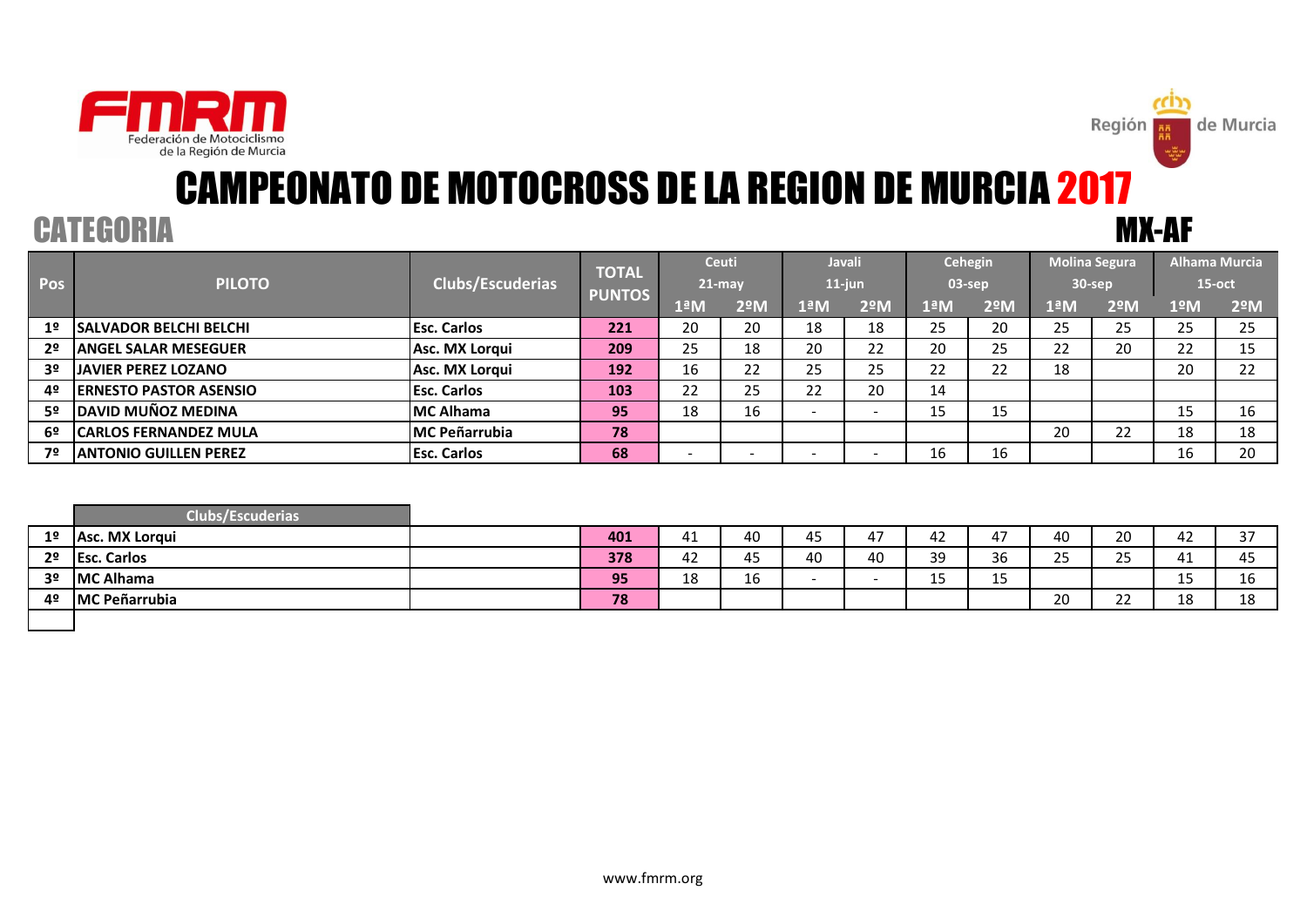

### CATEGORIA MX-AF1 CAMPEONATO DE MOTOCROSS DE LA REGION DE MURCIA 2017

Región |

|                 |                                     |                              | <b>TOTAL</b>  |                          | <b>Ceuti</b>             |                          | <b>Javali</b>            |                          | Cehegin                  |     | <b>Molina Segura</b> |     | <b>Alhama Murcia</b> |
|-----------------|-------------------------------------|------------------------------|---------------|--------------------------|--------------------------|--------------------------|--------------------------|--------------------------|--------------------------|-----|----------------------|-----|----------------------|
| Pos             | <b>PILOTO</b>                       | <b>Clubs/Escuderias</b>      |               | $21$ -may                |                          |                          | $11$ -jun                | $03$ -sep                |                          |     | $30$ -sep            |     | $15$ -oct            |
|                 |                                     |                              | <b>PUNTOS</b> | $1^{\underline{a}}$ M    | $2^{\circ}$ M            | 1ªM                      | $2^{\circ}$ M            | 1ªM                      | $2^{\circ}$ M            | 1ªM | $2^{\circ}$ M        | 1ºM | $2^{\circ}$ M        |
| 1 <sup>2</sup>  | IANTONIO LOPEZ PARRAGA              | <b>Escuderia J-80</b>        | 223           | 25                       | 22                       | 25                       | 20                       | 25                       | 25                       | 22  | 25                   | 16  | 18                   |
| 2º              | <b>IDOMINGO CANO GIL</b>            | Asc. MX Lorqui               | 209           | 18                       | 25                       | 20                       | 25                       | 18                       | 20                       | 13  | 20                   | 25  | 25                   |
| 3º              | <b>ANTONIO JESUS SANTOS SANCHEZ</b> | Alhama Mc                    | 193           | 16                       | 18                       | 18                       | 22                       | 15                       | 22                       | 20  | 22                   | 20  | 20                   |
| 4º              | <b>IFRANCISCO CANO MARTINEZ</b>     | <b>Esc.Carlos</b>            | 195           | 20                       | 20                       | 16                       | 16                       | 20                       | 16                       | 25  | 18                   | 22  | 22                   |
| 52.             | <b>ALEJANDRO PINTOR RUBIO</b>       | <b>Moto Club Begastri</b>    | 119           | 11                       | $\overline{\phantom{0}}$ | 22                       | 18                       | 22                       | 14                       | 18  | 14                   |     |                      |
| 6º              | <b>JIESUS MARTINEZ HERNANDEZ</b>    | Asc. MX Lorgui               | 140           | 14                       | 12                       | 14                       | 14                       | 13                       | 15                       | 15  | 15                   | 14  | 14                   |
| 7º              | <b>IPEDRO REVERTE MONTIEL</b>       | <b>IMC Peñarubia</b>         | 129           | 13                       | 11                       | 15                       | 15                       | 12                       | 12                       | 12  | 13                   | 13  | 13                   |
| 9º              | <b>CARLOS JAVIER TORNEL CAMARA</b>  | The Family 15 Racing         | 127           | 15                       | 14                       | $\overline{\phantom{0}}$ | $\overline{\phantom{a}}$ | 14                       | 18                       | 16  | 16                   | 18  | 16                   |
| $10^{\circ}$    | <b>MANUEL ANTONIO GARCIA PRIOR</b>  | <b>Twenty One University</b> | 109           | 12                       | 13                       | $\overline{\phantom{a}}$ |                          | 16                       | 13                       | 14  | 11                   | 15  | 15                   |
| 11 <sup>°</sup> | <b>IPEDRO MARTINEZ FERNANDEZ</b>    | Alhama Mc                    | 73            | $\overline{\phantom{0}}$ | $\overline{\phantom{0}}$ | 13                       | 13                       | $\overline{\phantom{0}}$ | $\overline{\phantom{a}}$ | 11  | 12                   | 12  | 12                   |
| 12 <sup>°</sup> | <b>JOSE ORTIZ SANCHEZ</b>           | <b>Twenty One University</b> | 25            | 10                       | 15                       | $\overline{\phantom{0}}$ |                          | $\overline{\phantom{0}}$ | $\overline{\phantom{0}}$ |     |                      |     |                      |

|                | <b>Clubs/Escuderias</b>      |     |    |          |                 |    |    |          |    |    |    |         |
|----------------|------------------------------|-----|----|----------|-----------------|----|----|----------|----|----|----|---------|
| 1 <sup>°</sup> | Asc. MX Lorgui               | 356 | 32 | 37       | 34              | 39 | 31 | 35       | 35 | 35 | 39 | 39      |
| 2 <sup>0</sup> | Alhama Mc                    | 266 | 16 | 18       | 31              | 35 | 15 | 22       | 31 | 34 | 32 | 32      |
| 3 <sup>o</sup> | <b>Escuderia J-80</b>        | 223 | 25 | 22       | 25              | 20 | 25 | 25       | 22 | 25 | 16 | 18      |
| 4º             | <b>Esc.Carlos</b>            | 195 | 20 | 20       | 16              | 16 | 20 | 16       | 25 | 18 | 22 | າາ<br>ے |
| 52             | <b>Twenty One University</b> | 134 | 22 | 28       |                 |    | 16 | າາ<br>τp | 14 | ᆠ  | 15 | 15      |
| 6º             | <b>IMC Peñarubia</b>         | 129 | 13 | 11<br>ᆠᆂ | 15              | 15 | 12 | ᅩ        | 12 | 13 | 13 | 12<br>ᅭ |
| 7º             | The Family 15 Racing         | 127 | 15 | 14       |                 |    | 14 | 18       | 16 | 16 | 18 | 16      |
| 8º             | <b>Moto Club Begastri</b>    | 116 | 11 |          | つつ<br><u>__</u> |    | 22 | 14       | 18 | 14 |    |         |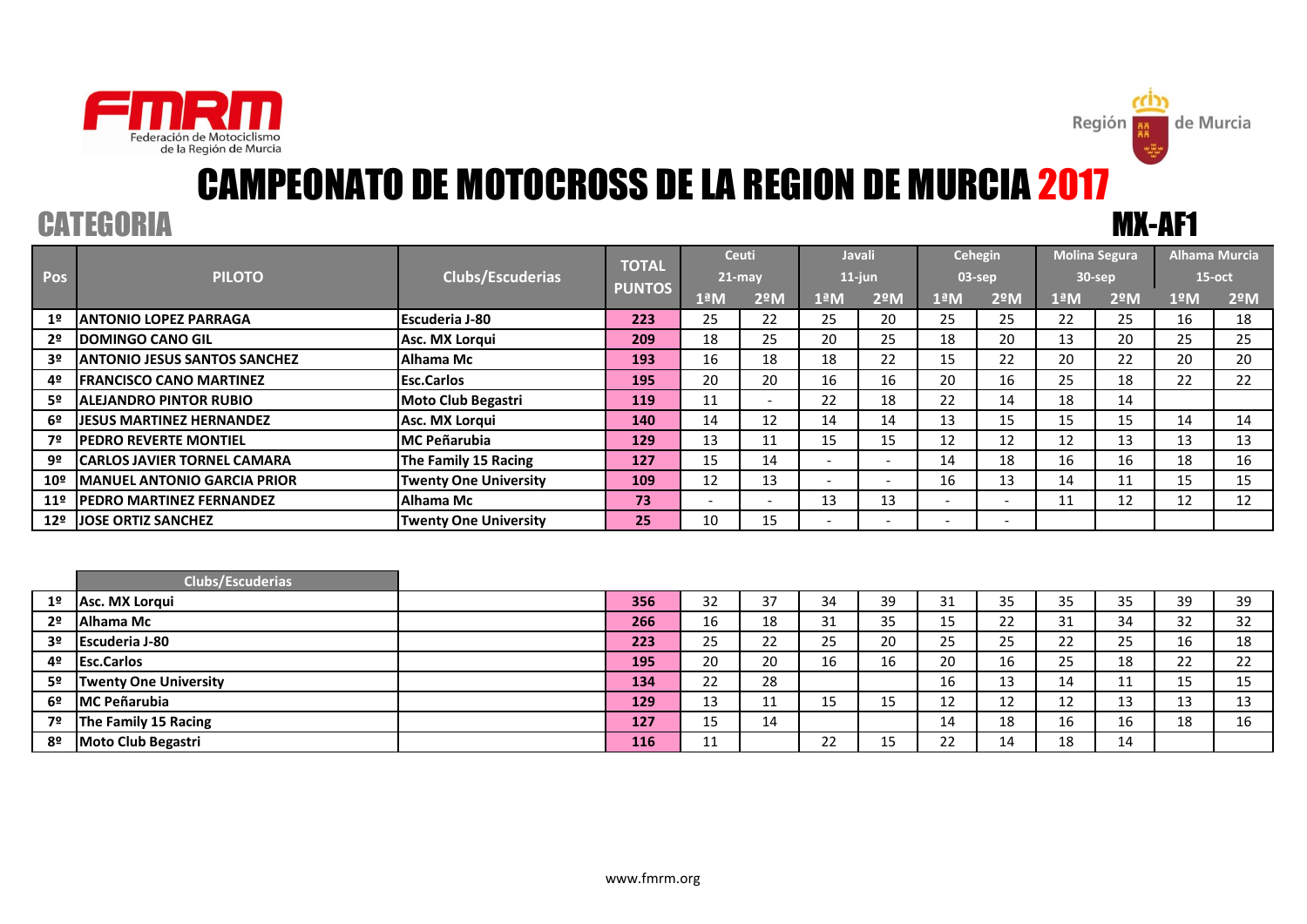

# CATEGORIA MX-85 CAMPEONATO DE MOTOCROSS DE LA REGION DE MURCIA 2017

**Región** 

| <b>Pos</b>     | <b>PILOTO</b>                           | <b>Clubs/Escuderias</b>      | <b>TOTAL</b><br><b>PUNTOS</b> |                      | <b>Ceuti</b><br>$21$ -may |     | <b>Javali</b><br>11-jun |     | Cehegin<br>03-sep | 30-sep                | <b>Molina Segura</b> |
|----------------|-----------------------------------------|------------------------------|-------------------------------|----------------------|---------------------------|-----|-------------------------|-----|-------------------|-----------------------|----------------------|
|                |                                         |                              |                               | $1^{\underline{a}}M$ | 2 <sup>°</sup> M          | 1ªM | 2ºM                     | 1ªM | $2^{\circ}$ M     | $1^{\underline{a}}$ M | 2 <sup>°</sup> M     |
| 1º             | <b>ANDREA MARTINEZ SARMIENTO</b>        | <b>Esc. Carlos</b>           | 145                           |                      |                           | 25  | 25                      | 20  | 25                | 25                    | 25                   |
| 2 <sup>o</sup> | <b>FRANCISCO JAVIER PEREZ GARCIA</b>    | The Family 15 Racing         | 114                           | 20                   | 20                        |     |                         | 18  | 18                | 18                    | 20                   |
| 3º             | <b>FELIX SANTAMIRA AROCA</b>            | <b>Esc. Carlos</b>           | 105                           |                      |                           | 20  | 20                      | 25  | 20                | 20                    |                      |
| 4º             | <b>JUAN JOSE LLAMAS MARTINEZ</b>        | <b>MC</b> Lorca              | 94                            | 25                   | 25                        | 22  | 22                      |     |                   |                       |                      |
| 5º             | <b>MAXIMO MERIDIO PLANELLES NAVARRO</b> | <b>Esc. Carlos</b>           | 88                            |                      |                           |     |                         | 22  | 22                | 22                    | 22                   |
| 6º             | <b>JUAN JOSE SOLER RUIZ</b>             | <b>Twenty One University</b> | 44                            | 22                   | 22                        |     |                         |     |                   |                       |                      |
| 7º             | <b>OSCAR JESUS BALLESTER PUJOL</b>      | <b>Twenty One University</b> | 18                            | 18                   |                           |     |                         |     |                   |                       |                      |

|                | <b>Clubs/Escuderias</b>      |     |    |    |             |             |                 |            |                |                      |
|----------------|------------------------------|-----|----|----|-------------|-------------|-----------------|------------|----------------|----------------------|
| 1 <sup>°</sup> | <b>Esc. Carlos</b>           | 250 |    |    | $-$<br>45   | 45          | 45              | 45         | $\sim$<br>45   | $\sim$ $\sim$<br>ر ے |
| 2 <sup>o</sup> | The Family 15 Racing         | 116 | 20 | 20 |             |             | <b>10</b><br>ᅩᅌ | 1 O<br>ᅟᅩᅌ | $\Omega$<br>∠∪ | 20                   |
| 3 <sup>o</sup> | <b>MC Lorca</b>              | 94  | 25 | 25 | $\sim$<br>ᅩ | $\sim$<br>ᅩ |                 |            |                |                      |
| 4º             | <b>Twenty One University</b> | 62  | 40 | 22 |             |             |                 |            |                |                      |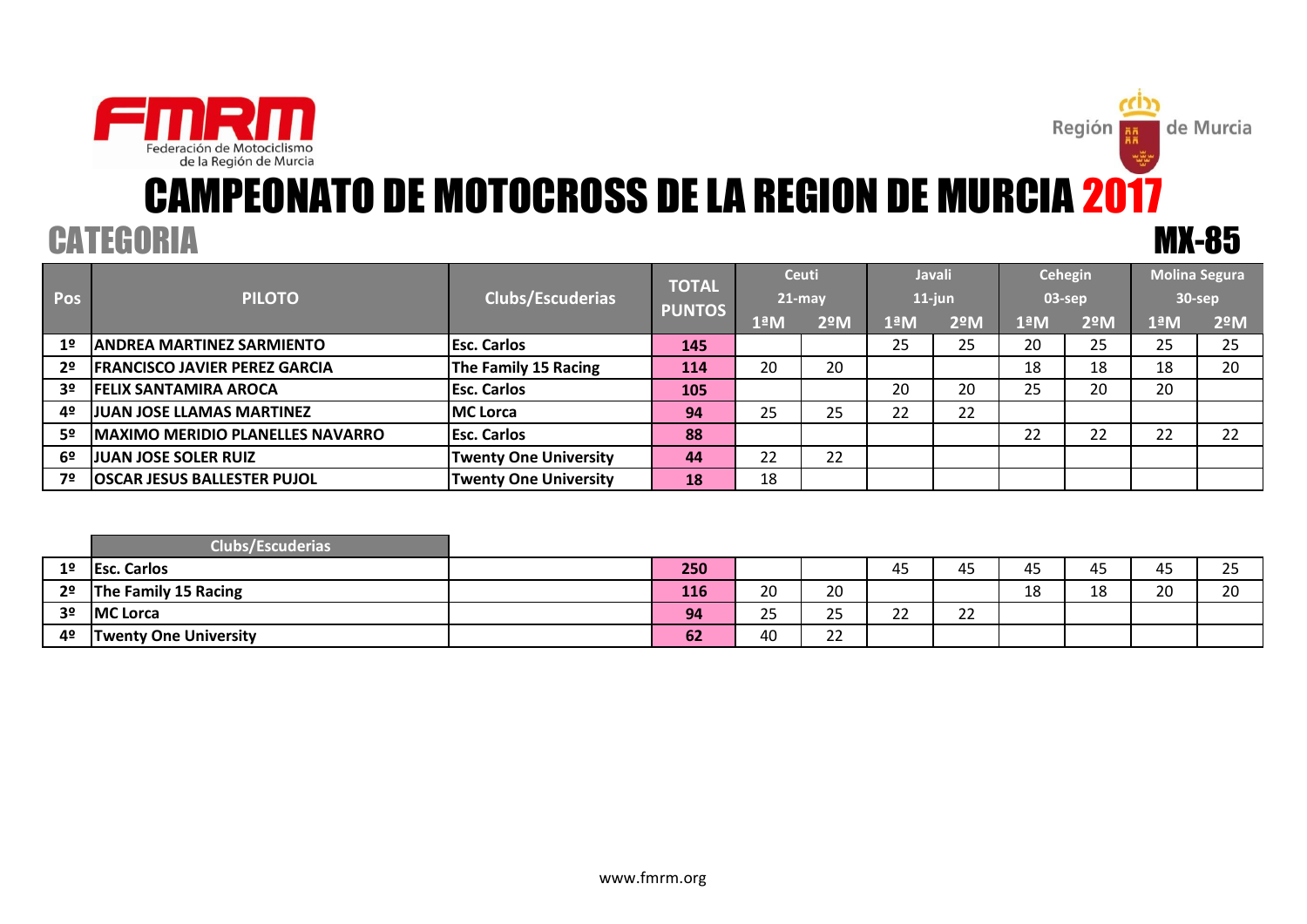

# CAMPEONATO DE MOTOCROSS DE LA REGION DE MURCIA 2017 CATEGORIA MX-65

Región

de Murcia

| Pos            | <b>PILOTO</b>                       | <b>Clubs/Escuderias</b>      | <b>TOTAL</b><br><b>PUNTOS</b> | <b>Ceuti</b><br>$721$ -may |           | <b>Javali</b><br>11-jun |           | Cehegin<br>03-sep |     | <b>Molina Segura</b><br>30-sep |               |
|----------------|-------------------------------------|------------------------------|-------------------------------|----------------------------|-----------|-------------------------|-----------|-------------------|-----|--------------------------------|---------------|
|                |                                     |                              |                               | lªM                        | 2ºM       | 1ªM                     | 2ºM       | 1ªM               | 2ºM | 1ªM                            | $2^{\circ}$ M |
| 1º             | <b>JJOSE MANUEL ZAMBUDIO GARCIA</b> | <b>Esc. Carlos</b>           | 200                           | 25                         | 25        | 25                      | 25        | 25                | つに  | つに                             | つに<br>رے      |
| 2 <sup>o</sup> | <b>IMARIO VELEZ SAEZ</b>            | <b>Esc. Carlos</b>           | 176                           | າາ<br>ے ے                  | າາ<br>ے ے | າາ<br>ے ے               | າາ<br>ے ے | າາ<br>ے ے         | ີ   | ີ                              | ີ             |
| 3º             | <b>JANDRES MARTINEZ ANTON</b>       | <b>Twenty One University</b> | 80                            | 20                         | 20        | 20                      | 20        |                   |     |                                |               |

|                | scuderia.<br>$-1$ . The set of $\sim$ |     |             |             |                               |                                            |             |             |             |                    |
|----------------|---------------------------------------|-----|-------------|-------------|-------------------------------|--------------------------------------------|-------------|-------------|-------------|--------------------|
| 1 <sup>o</sup> | <b>Esc. Carlos</b>                    | 376 | $\sim$<br>4 | $\sim$<br>4 | $\overline{\phantom{a}}$<br>4 | $\overline{a}$ $\overline{a}$<br>4.<br>. . | $\sim$<br>4 | $\sim$<br>4 | $\sim$<br>ப | $\sim$ $\sim$<br>ப |
| 20             | <b>Twenty One UniversitY</b>          | 80  | 20          | 20          | 20                            | 20                                         |             |             |             |                    |

www.fmrm.org